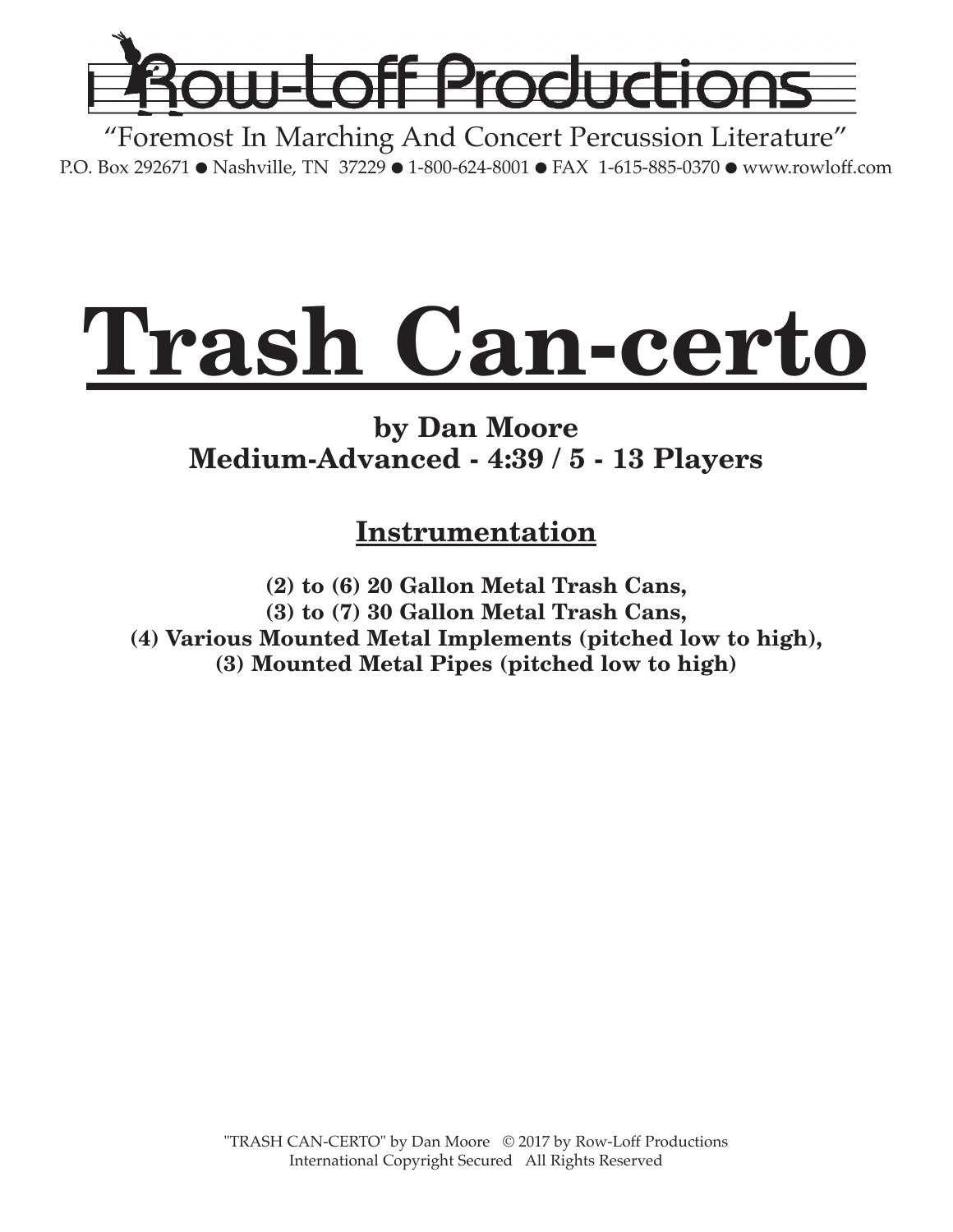*Trash Can-certo* **Program Notes**

*Trash Can-Certo* features a solo multi-percussionist performing on a variety of metal instruments, accompanied by four players on metal trash cans. The Mad Men at Row-Loff Productions have elevated trash can music to an art form, and I am honored to add my can-certo to their collection.

*Trash Can-Certo* is composed in a classical style using three different themes that are developed by both soloist and ensemble. The opening theme borrows rhythms found in traditional Chinese percussion music; the second borrows from Pulitzer Prize winning composer David Lang (you might hear hints of his 1991 solo metallic percussion composition *The Anvil Chorus*). The last section is an homage to those great masters of the trash can canon: Chris Crockarell, Chris Brooks, Ed Argenziano, and John R. Hearnes - true can artists.

This piece requires percussionists to hone their ability to coax musical and interesting sounds from non-traditional instruments - which is our job as percussionists, after all.

I hope you enjoy performing *Trash Can-Certo.*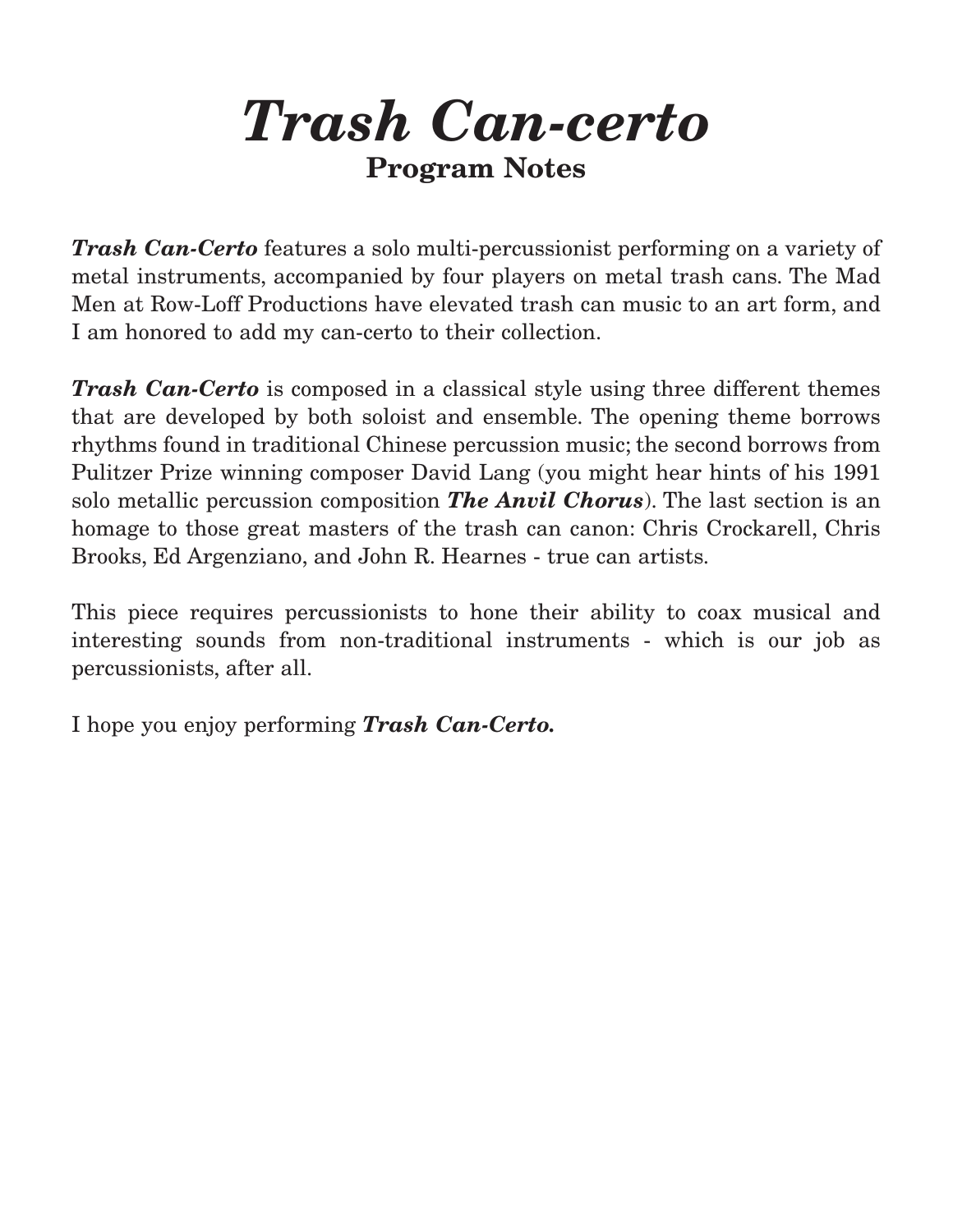*Trash Can-certo*

#### **Performance Notes**

#### **The percussion soloist part includes the following instruments and implements:**

- 1) A non-resonant metal such as a muted cowbell or bell plate (bottom space)
- 2) Two resonant metals such as automobile brake drums (2nd and 3rd spaces)
- 3) A "trashy" metal sound such as a ribbon crasher or cymbal stack (top space)
- 4) Three graduated metal pipes with high pitches (2nd, 3rd, and 4th lines)
- 5) Small trash can with legs or on a stand
- 6) Drumsticks

#### **Players 1 and 2 use smaller trash cans. Players 3 and 4 use larger trash cans. Players use the following implements:**

Player 1: drumsticks, hard plastic brushes such as the Innovative Percussion BR 9 Player 2: drumsticks, triangle beaters Player 3: drumsticks, marimba mallet, triangle beater Player 4: drumsticks, bass drum beater

#### **The four accompanying players may perform either all seated or all standing; the soloist should stand.**

#### **Performance directions for all trash cans:**

- 1) Shell or side of can (1st space)
- 2) Center of can head (2nd space)
- 3) Edge of can head (3rd space)
- 4) Rim of can (4th space)
- 5) Players 1 and 4 have cross stick rim clicks marked above the staff
- 6) Double stops are performed by hitting both sides of the can at the same time
- 7) Stick shots are played by resting one stick on the head of the can and striking with the other
- 8) (+) indicates dampen with the hand; (0) indicates open or let vibrate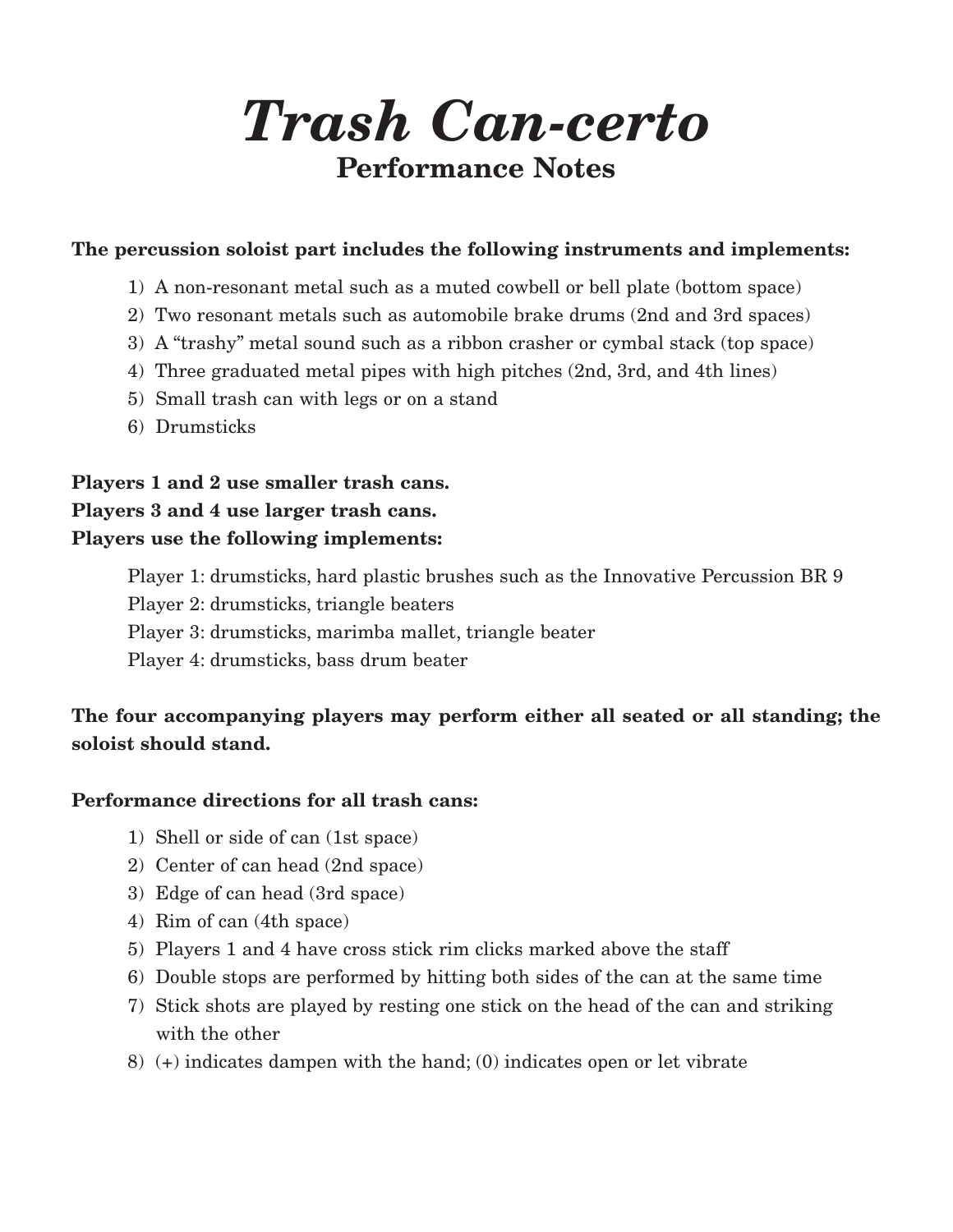### **Trash Can-Certo**



"TRASH CAN-CERTO" by Dan Moore © 2017 Row-Loff Productions International Copyright Secured All Rights Reserved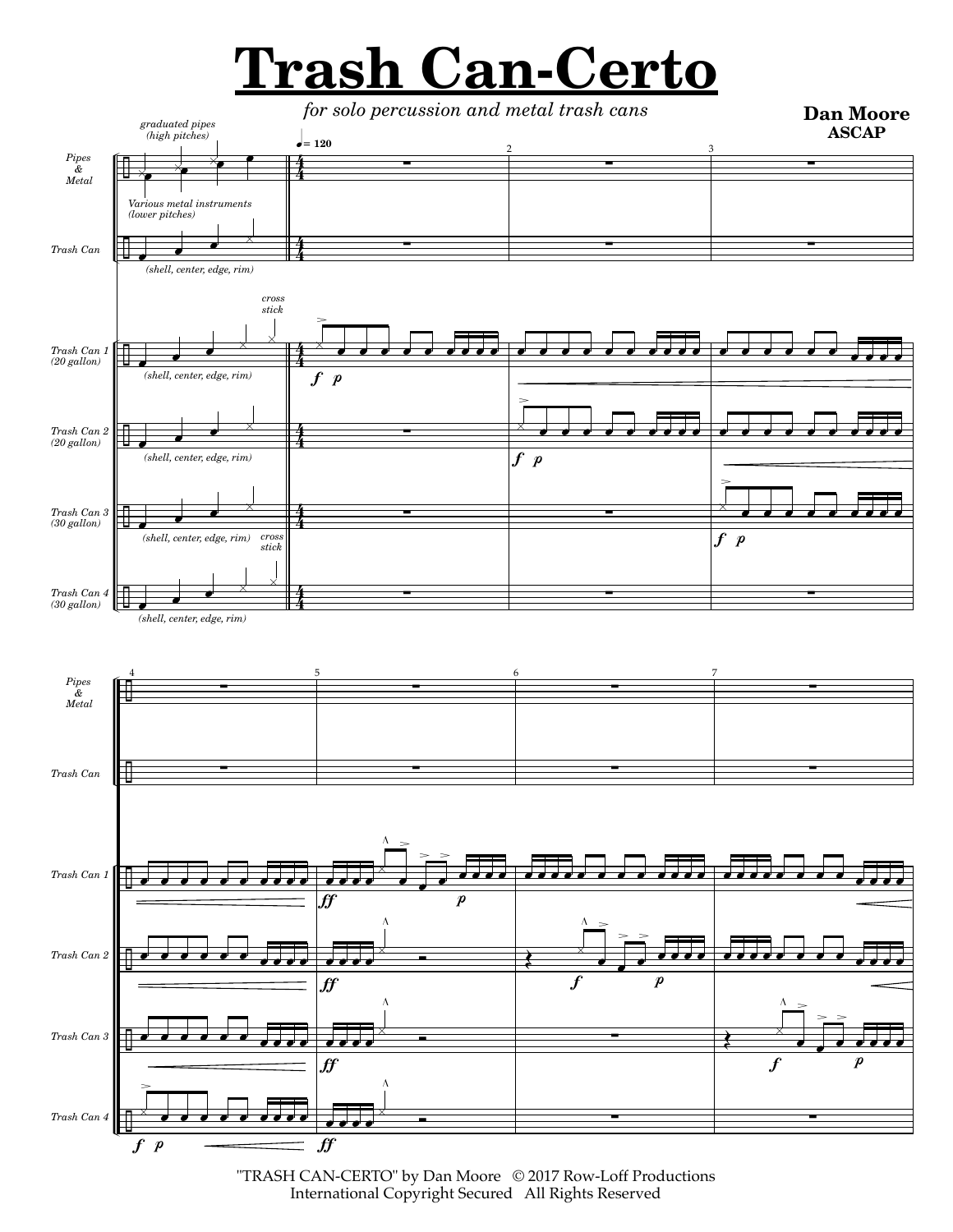#### **Trash Can-Certo**

pg 2



∑

∑

∑

÷

œ

œ  $\lambda$ 

 $\leftarrow$ 

*Trash Can 4*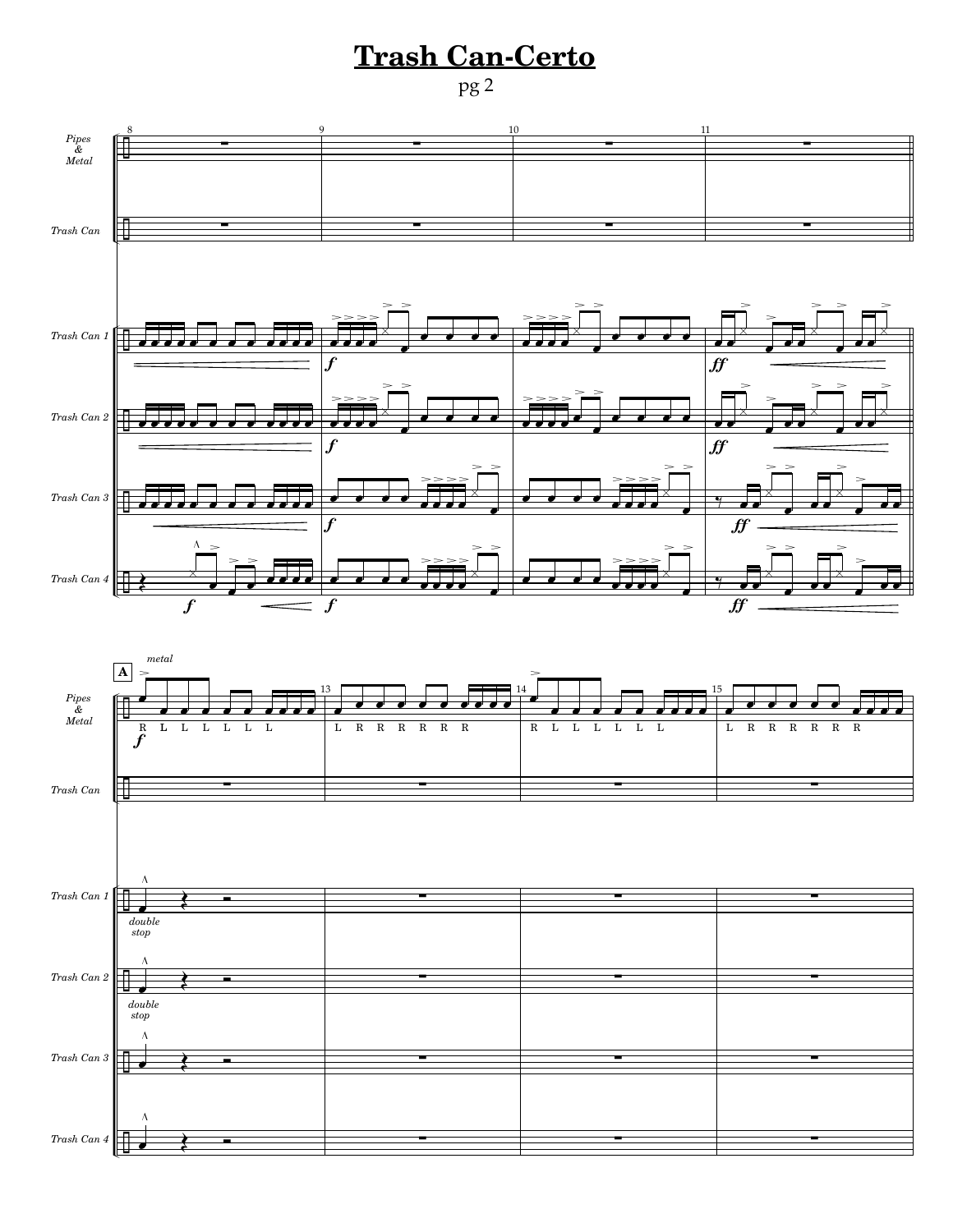#### **Trash Can-Certo**



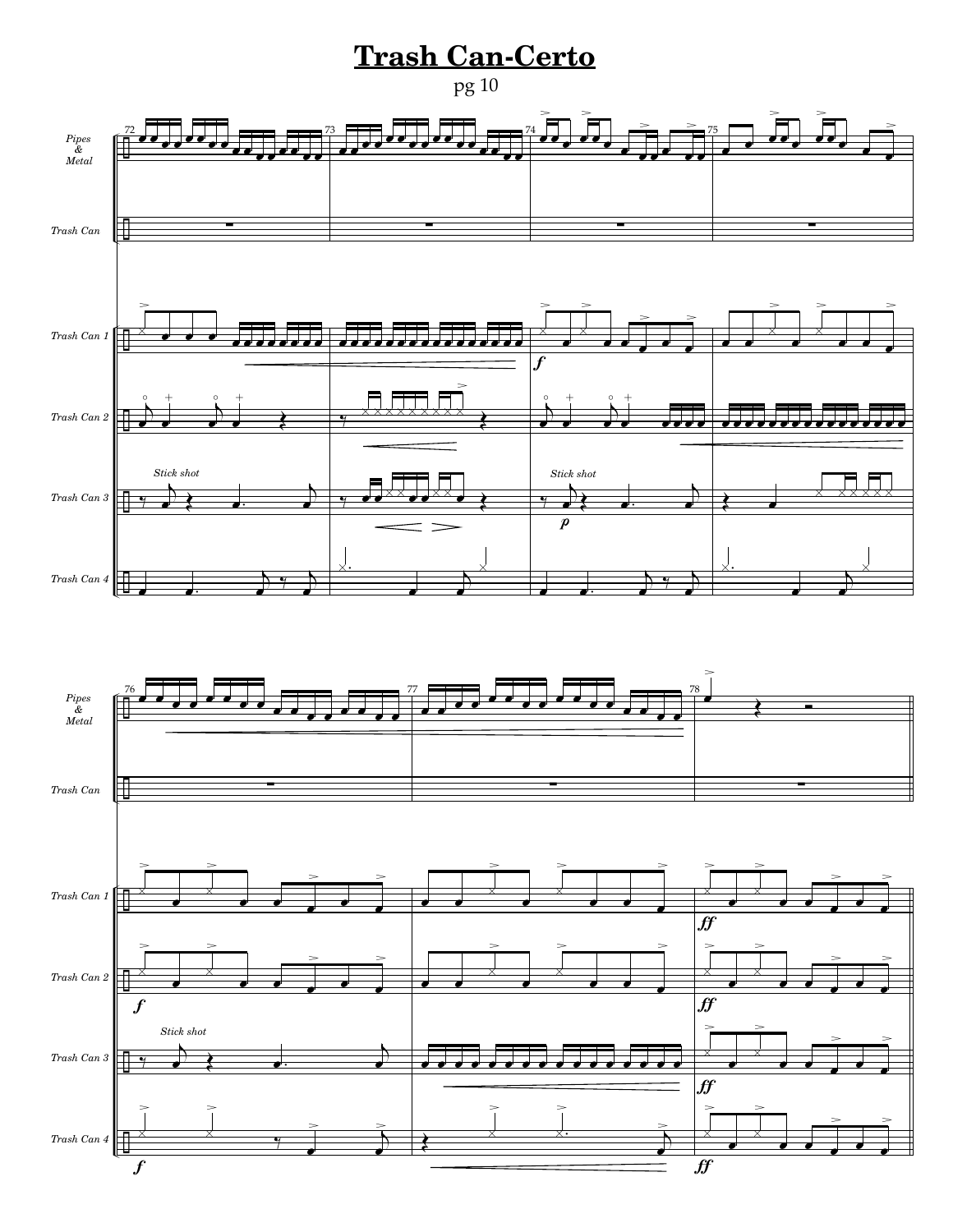